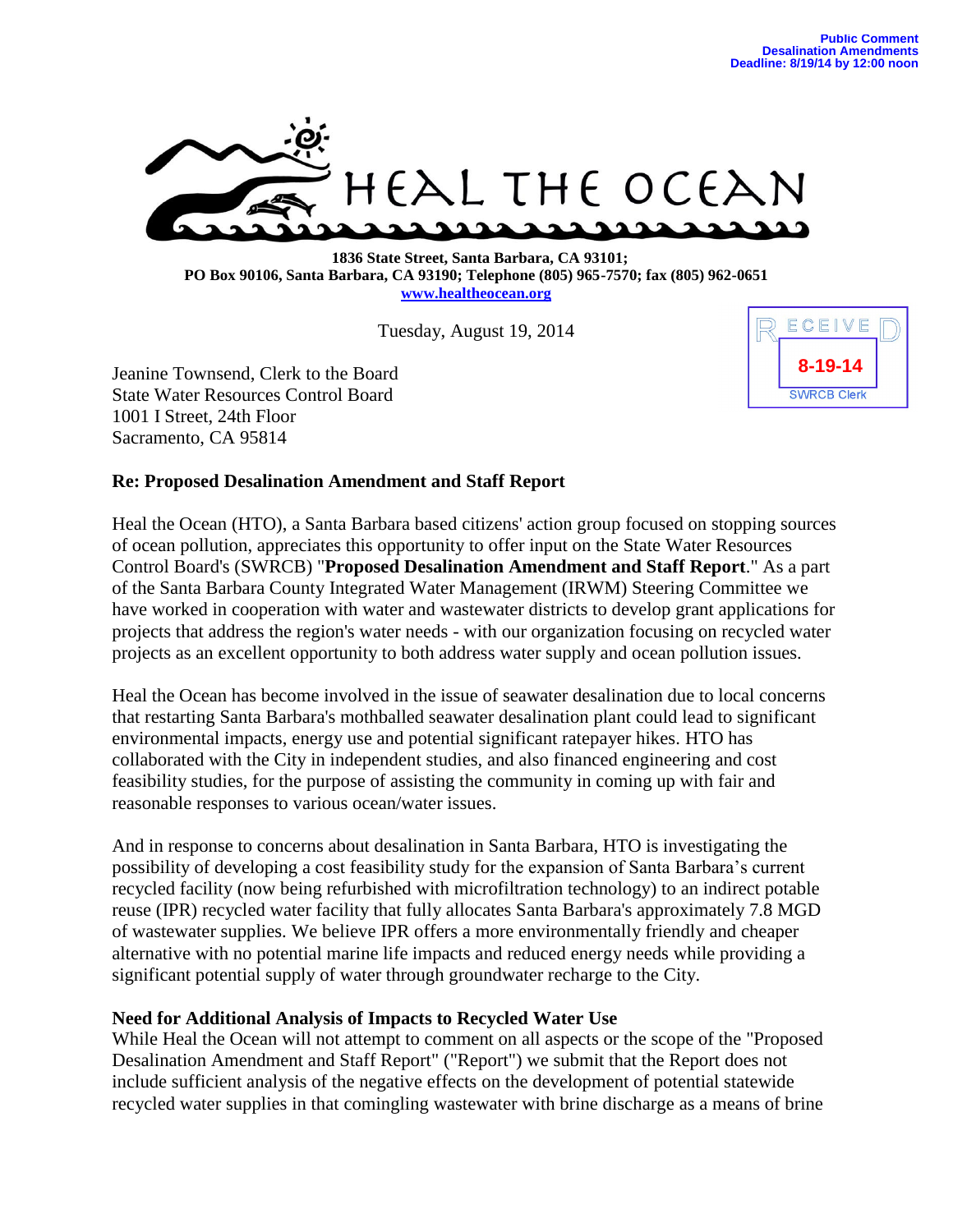disposal will reserve wastewater – as wastewater. This could have an impact on the development of statewide recycled water supplies, and the State's recycled water goals.

Chapter 11 of the Report *—* "The Need to Develop and Use Recycled Water" *—* states that the "proposed Desalination Amendment is not expected to impact or increase the need for water cycling."<sup>1</sup> Unfortunately, an expansion of desalination, and associated brine discharge via comingling with wastewater supplies, *would* have an impact on future recycled water use across the state.

The State's recycled water goals aim for 1.5 million AFY of production by 2020, and approximately 2.5 million AFY by 2030. Heal the Ocean's own research found that coastal cities and wastewater districts discharged approximately 1.5 million AFY in 2005.<sup>2</sup> This ocean discharge represents a significant amount of the 2020 and 2030 goals, even when considering the approximate 670,000 AFY of recycled water produced statewide in 2009. The Report maintains that the "availability of this wastewater for recycling does not require that it be recycled," 3 and it may be true that there is no requirement for any recycling at all, but in order to meet the state's recycled water goals, a significant amount of wastewater discharged to the ocean will have to be converted to recycled water. Allocating a growing amount of wastewater supplies for comingling with wastewater could increasingly jeopardize the State's recycled water goals.

We find erroneous the statement that the "proposed [amendment] language emphasizes that the wastewater for brine dilution is water that would otherwise be discharged into the ocean and is not of either suitable quality or quantity for domestic or irrigation purposes." This is incorrect! Virtually all wastewater can be reused for water recycling in either potable or non-potable applications through the use of appropriate treatment technologies.<sup>4</sup> Communities that opt to construct desalination plants that comingle wastewater with brine discharge will eliminate or reduce their ability to develop recycled water supplies in the future.

The staff report should make explicit that comingling for brine discharge will affect the availability of wastewater for recycled water supplies, potentially limiting the ability to meet State recycled water goals, and limiting communities' options for developing future recycled water supplies.

## **Non-Substantive Comments**

Page 113: The 2009 survey of State recycled water use should be edited to make clear that recycled water use increased by 144,000 AFY *between* 2001 and 2009. The current language

 $\overline{a}$ 

<sup>&</sup>lt;sup>1</sup> State Water Resources Control Board. *Draft Staff Report: Proposed Amendments to the Water Quality Control Plan for Ocean Waters of California Addressing Desalination Facility Intakes, Brine Discharges, and the Incorporation of other Nonsubstantive Changes*. July 2014: p. 113.

<sup>&</sup>lt;http://www.swrcb.ca.gov/water\_issues/programs/ocean/desalination/docs/draft\_desal\_sed\_070314.pdf>. <sup>2</sup> Heal the Ocean. *California Ocean Wastewater Discharge Report and Inventory*. March 2010: p. 5.

<sup>&</sup>lt;http://healtheocean.org/images/ugc/uploads/press/HTO\_COWDI\_1.pdf>.

<sup>&</sup>lt;sup>3</sup> State Water Resources Control Board. *Draft Staff Report: Proposed Amendments to the Water Quality Control Plan for Ocean Waters of California Addressing Desalination Facility Intakes, Brine Discharges, and the Incorporation of other Nonsubstantive Changes*. July 2014: p. 113.

 $4$  Ibid., p. 114.